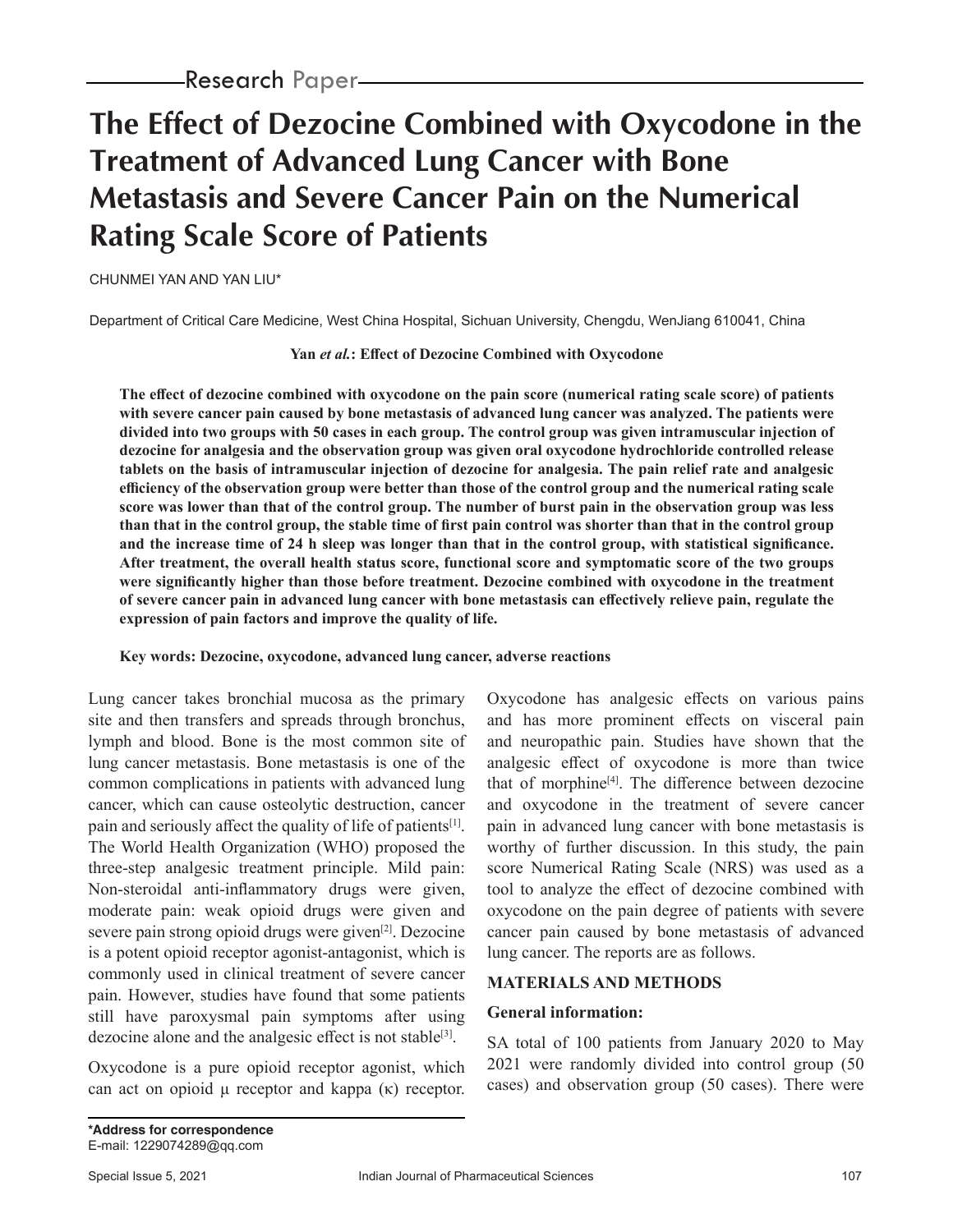28 males and 22 females in the control group. The age was 35-75 y old, with an average of  $(62.04\pm9.82)$ y old, Body Mass Index (BMI) (22.52±2.06) kg/m2. The observation group had 26 males and 24 females, aged 33-75 y old, with an average of  $(60.98\pm10.05)$ y old, BMI  $(22.45 \pm 2.24)$  kg/m<sup>2</sup>. Pathological type: adenocarcinoma 35 cases, squamous cell carcinoma 15 cases. Two groups of patients during the trial, no shedding, lost to follow-up cases, in the final completion of 100 cases. There was no significant difference in the above baseline data between the two groups, indicating comparability.

# **Diagnostic standards:**

**Western medicine:** Reference (Diagnostic and therapeutic norms for primary lung cancer (2018 edition) [5] standard: with clear local growth performance of primary lung cancer. There has been a distant transfer. Pathological examination and immunohistochemistry confirmed non-small cell lung cancer and confirmed by imaging.

**Inclusion of the standards:** According to the standard of advanced lung cancer, the Union for International Cancer Control (UICC) belongs to stage IV and ≥1 target lesion can be measured. Bone metastases occurred; Age  $\geq$ 18 y; patients with advanced lung cancer who failed in multi-line treatment were mainly supported; NRS≥8; expected survival>2 mo.

**Elimination standards:** Heart, liver, renal insufficiency or disorder; other respiratory diseases; mental retardation or difficulty in judging the degree of pain; history of opioid abuse; allergic constitution.

## **Treatment methods:**

The control group was given dezocine injection (Yangzijiang Pharmaceutical Group Co., Ltd., specification: 1 ml: 5 mg, H20080329) intramuscular injection for analgesia, 10 mg/time, once every 6 h. The observation group was given oxycodone hydrochloride controlled release tablets (Mengti China Pharmaceutical Co., Ltd., specification 10 mg, J20140124 ) on the basis of intramuscular injection of dezocine for analgesia, oral 10 mg/time, once every 12 h. Both groups were treated for 14 d.

# **Observation index:**

The changes of NRS score and European Organisation for Research and Treatment of Cancer Quality Of Life Questionnaire (EORTC QLQ-C30) score were compared. The levels of beta-Endorphin (β-EP) and 5-Hydroxytryptamine or serotonin (5-HT) were detected. The curative effect, safety, the number of 24 h pain outbreaks, the first time of pain control, stability time and 24 h sleep, increase time were observed.

# **Mechanism exploration:**

Before treatment and 14 d after treatment, 2 ml of fasting peripheral venous blood samples were collected and placed in Ethylenediamine Tetraacetic Acid (EDTA) anticoagulant tube. The samples were centrifuged within 2 h after blood collection and centrifuged at 4000 r/min for 10 min. The upper serum was taken to detect β-EP and 5-HT by enzyme-linked immunosorbent assay kit (Shanghai Enzyme-linked Biotechnology Co., Ltd.). The detection instrument was RT-96A microplate reader (Shenzhen Mairui Medical Electronics Co., Ltd.).

# **Efficacy criteria and scoring criteria:**

Reference NRS score decline rate assessment: Pretreatment score-Post treatment score)/cases $\times100\%$ , decline ≥75 % for significant remission; 50 %≤decrease <75 % is moderate remission; 25 %≤decrease <50 % is mild remission. Failure to meet the above criteria is non-relieving, significant, moderate and mild relief for pain.

NRS score; 0-3 points for mild pain, 4-7 points for moderate pain, 8-10 points for severe pain<sup>[6]</sup>.

EORTC QLQ-C30 score; it includes the overall health status field, functional field (5 items) and symptomatic field (9 items). The single score is based on the percentage system. The overall health status field and functional field are proportional to the quality of life and the symptomatic field is inversely proportional to the quality of life<sup>[7]</sup>.

# **Statistical methods:**

Statistical Package For The Social Sciences (SPSS) 19.0 was used to process the data. The measurement index was described as  $(\chi \pm s)$ . Independent sample t test was used for comparison between groups. Paired t test was used for comparison within groups.  $\chi^2$  test was used for comparison of rates,  $p<0.05$  was statistically significant.

# **RESULTS AND DISCUSSION**

Pain relief efficacy in the two groups was compared. The significant and moderate remission was 15 and 17, 12 mild, a pain relief rate of 88.00 % and pain efficiency of 64.00 %, both superior to control and was statistically significant (p<0.05) (Table 1).

108 Indian Journal of Pharmaceutical Sciences Special Issue 5, 2021 NRS scores of the two groups were compared. The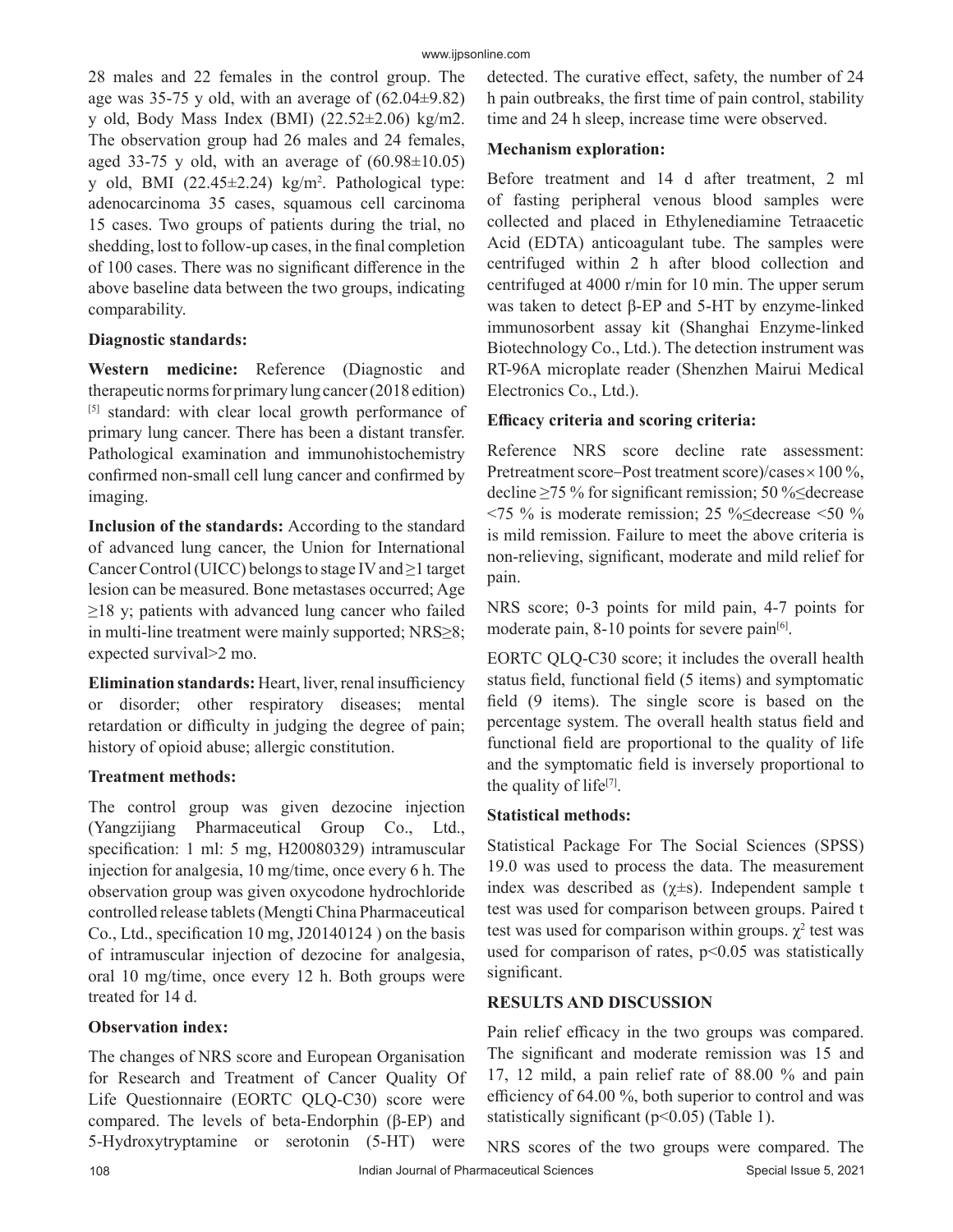#### www.ijpsonline.com

pretreatment NRS score was similar (p>0.05), which decreased significantly compared with pretreatment  $(p<0.05)$  and lower after 1 d, 3 d, 7 d than in the control group  $(p<0.05)$  (Table 2).

The number of 24 h bursts of pain, the time of 24 h sleep increase and the first stable time of pain control between the two groups were compared. Observation group 24 h bursts were less than the control, first pain control stabilization less than the control and 24 h sleep increased longer than the control  $(p<0.05)$  (Table 3).

The two groups of β-EP, 5-HT were compared. Pretreatment β-EP, 5-HT was similar (p>0.05), β-EP increased significantly before treatment  $(p<0.05)$ , 5-HT lower before treatment ( $p$ <0.05) and higher after treatment in the observation group and 5-HT lower than the control group  $(p<0.05)$  (Table 4).

EORTC QLQ-C30 scores of the two groups were compared. The EORTC QLQ-C30 scores before treatment were similar  $(p>0.05)$ . After treatment, the scores of overall health status, function and nausea and vomiting in symptomatic areas of the two groups were significantly higher than those before treatment. The scores of pain, insomnia and loss of appetite in symptomatic areas were significantly lower than those before treatment. The scores of fatigue, shortness of breath, constipation, diarrhea and economic difficulties in symptomatic areas were similar to those before treatment ( $p > 0.05$ ). The scores of overall health status, function and nausea and vomiting in symptomatic areas of the observation group were higher than those of the control group. The scores of pain, insomnia and loss of appetite in symptomatic areas were lower than those of the control group. The scores of fatigue, shortness of breath, constipation, diarrhea and economic difficulties in symptomatic areas were similar to those of the control group (p>0.05) (Table 5).

|  | TABLE 1: COMPARISON OF ANALGESIC EFFECTS BETWEEN THE TWO GROUPS [n (%)] |  |  |  |  |  |
|--|-------------------------------------------------------------------------|--|--|--|--|--|
|--|-------------------------------------------------------------------------|--|--|--|--|--|

| Group                | Number of<br>cases | Significant<br>relief | Moderate<br>remission | Mild relief | No remission | Pain relief<br>rate | <b>Effective for</b><br>pain relief |
|----------------------|--------------------|-----------------------|-----------------------|-------------|--------------|---------------------|-------------------------------------|
| Control group        | 50                 |                       | 16                    | 14          | 14           | 36 (72.00)          | 22(44.00)                           |
| Observation<br>group | 50                 | 15                    |                       |             |              | 44 (88.00)#         | 32 $(64.00)^{\#}$                   |

Note: Compared with the controls, #p<0.05

## **TABLE 2: COMPARISON OF NRS SCORES BETWEEN THE TWO GROUPS (x̄±s, min)**

| Number of cases | <b>NRS</b> score        |                              |                   |                   |  |  |
|-----------------|-------------------------|------------------------------|-------------------|-------------------|--|--|
|                 | <b>Before treatment</b> | Treatment 1 d                | Treatment 3 d     | Treatment 7 d     |  |  |
| 50              | $8.89 \pm 0.46$         | $7.12 \pm 1.01$ <sup>*</sup> | $6.03 \pm 0.67$ * | $4.08 \pm 0.71$ * |  |  |
| 50              | $8.95 \pm 0.42$         | $6.33 \pm 0.90$ *#           | $5.12 \pm 0.59**$ | $2.26 \pm 0.54**$ |  |  |
|                 |                         |                              |                   |                   |  |  |

Note: \*p<0, 0.05; compared with the control group, #p<0.05

## **TABLE 3: COMPARISON OF THE NUMBER OF 24 h BURST PAIN, 24 h SLEEP INCREASE TIME AND FIRST PAIN CONTROL STABILIZATION TIME BETWEEN THE TWO GROUPS (x̄±s)**

|                   | Number of cases | <b>NRS</b> score        |                              |                   |                    |  |
|-------------------|-----------------|-------------------------|------------------------------|-------------------|--------------------|--|
| Group             |                 | <b>Before treatment</b> | Treatment 1 d                | Treatment 3 d     | Treatment 7 d      |  |
| Control group     | 50              | $8.89 \pm 0.46$         | $7.12 \pm 1.01$ <sup>*</sup> | $6.03 \pm 0.67$ * | $4.08 \pm 0.71$ *  |  |
| Observation group | 50              | $8.95 + 0.42$           | $6.33 \pm 0.90$ *#           | $5.12 \pm 0.59**$ | $2.26 \pm 0.54$ ** |  |
| .                 | .               |                         |                              |                   |                    |  |

Note: \*p<0, 0.05; compared with the control group, #p<0.05

## **TABLE 4: COMPARISON OF THE TWO GROUPS OF β-EP AND 5-HT (x̄±s, ng/l)**

| Group             | Number of cases | Time             | B-EP                  | 5-HT               |
|-------------------|-----------------|------------------|-----------------------|--------------------|
|                   |                 | Before treatment | $95.36 \pm 18.02$     | $0.96 \pm 0.32$    |
| Control group     | 50              | After treatment  | $137.22 + 26.35*$     | $0.67 \pm 0.27$ *  |
|                   |                 | Before treatment | $94.05 \pm 19.63$     | $0.93 \pm 0.36$    |
| Observation group | 50              | After treatment  | $162.85 \pm 29.41$ *# | $0.56 \pm 0.24$ *# |

Note: \*p<0, 0.05; compared with the control group, #p<0.05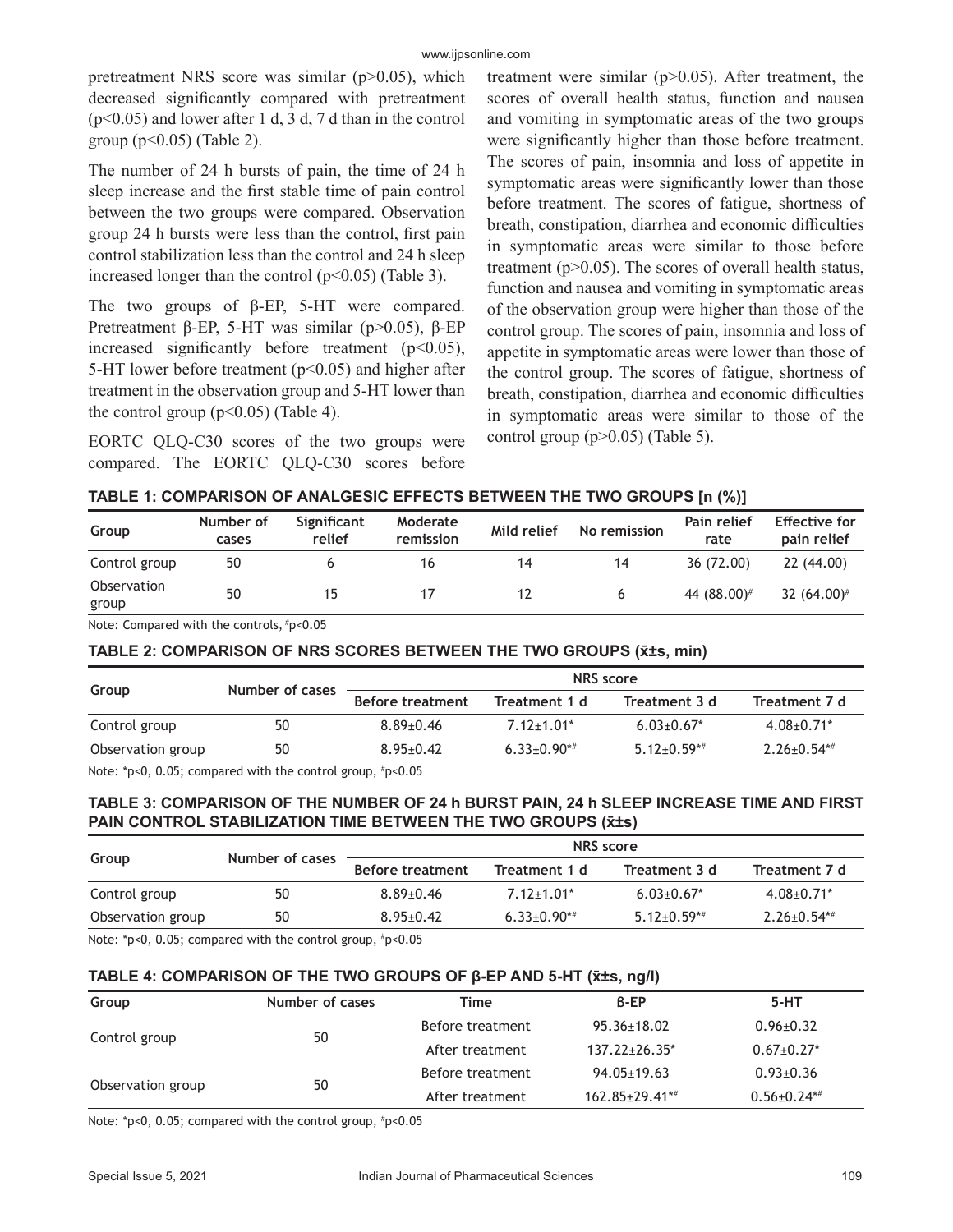www.ijpsonline.com

|  | TABLE 5: COMPARISON OF EORTC QLQ-C30 SCORES BETWEEN THE TWO GROUPS (x±s, min) |  |  |
|--|-------------------------------------------------------------------------------|--|--|
|--|-------------------------------------------------------------------------------|--|--|

| Score                   |                           | Control group (n=50)    |                    | Observation group (n=50) |                     |  |
|-------------------------|---------------------------|-------------------------|--------------------|--------------------------|---------------------|--|
|                         |                           | <b>Before treatment</b> | After treatment    | <b>Before treatment</b>  | After treatment     |  |
| General health<br>field |                           | $35.52 \pm 5.69$        | $41.69 \pm 5.33*$  | $34.97 \pm 5.82$         | 43.96±4.71**        |  |
| <b>Functional area</b>  | Physical function         | $42.36 \pm 5.02$        | 46.66±4.78*        | $42.16 \pm 5.81$         | $50.33 \pm 4.69$ *# |  |
|                         | Role function             | $51.44 \pm 5.23$        | $56.02 \pm 3.89*$  | $50.89 \pm 5.83$         | $59.91 \pm 4.17$ *# |  |
|                         | <b>Emotional function</b> | $46.36 \pm 6.05$        | 52.69±4.72*        | $45.98 \pm 5.74$         | 59.36±5.57*#        |  |
|                         | Cognitive function        | $58.63 \pm 5.63$        | $65.32 \pm 4.52$ * | $58.96 \pm 5.99$         | $70.14 \pm 4.63$ ** |  |
|                         | Social function           | $52.36 \pm 4.69$        | 58.96±4.45*        | $52.17 \pm 5.06$         | $63.74 \pm 3.99**$  |  |
| Functional area         | Tired                     | $31.52 \pm 3.63$        | $30.58 \pm 3.85$   | 30.98±4.05               | $29.92 \pm 3.69$    |  |
|                         | Pain                      | $28.65 \pm 3.14$        | $25.45 \pm 3.01*$  | $28.55 \pm 3.36$         | $22.96 \pm 2.57**$  |  |
|                         | Feel sick and vomit       | $28.25 \pm 4.02$        | $30.69 \pm 3.85$ * | $28.17 \pm 3.96$         | $33.15 \pm 3.16$ *# |  |
|                         | Shortness of breath       | $24.69 \pm 3.36$        | $24.45 \pm 4.32$   | $24.71 \pm 4.05$         | $25.01 \pm 4.17$    |  |
|                         | Insomnia                  | $33.25 \pm 4.15$        | $27.25 \pm 3.21$ * | $33.34 \pm 4.74$         | $24.66 \pm 2.73$ ** |  |
|                         | Loss of appetite          | $41.22 \pm 4.03$        | $35.23 \pm 3.66*$  | 41.09±4.28               | 32.88±3.79*#        |  |
| Symptomatic areas       | Constipation              | $28.52 \pm 3.96$        | $27.96 \pm 4.12$   | $28.46 \pm 3.96$         | $28.02 \pm 3.24$    |  |
|                         | Diarrhea                  | $27.96 \pm 3.54$        | $27.89 \pm 3.58$   | $28.02 \pm 3.88$         | $28.23 \pm 3.24$    |  |
|                         | Economic<br>difficulties  | $36.63 \pm 5.88$        | $36.99 \pm 5.41$   | $36.89{\pm}4.58$         | $26.56 \pm 5.27$    |  |

Note: \*p<0, 0.05; compared with the control group, # p<0.05

Safety analysis was also done. The observation group had nausea and vomiting in 6 cases, dizziness in 3 cases, drowsiness in 1 case, a total of 10 cases, the incidence was 20.00 %. The control group had nausea and vomiting in 3 cases, dizziness in 1 case, 1 case of drowsiness, a total of 5 cases, and the incidence of 10.00 %. The adverse reactions of the two groups were similar ( $p > 0.05$ ).

The mechanism of cancer pain is complicated, which is related to the pain caused by tumor itself and the pain caused by tumor treatment. Patients with bone metastasis in lung cancer need to suffer from severe cancer pain. Pain can cause negative emotions, sleep disorders and decreased treatment compliance. The above results can increase the sensitivity of the body to pain, further aggravate cancer pain, so as to form a vicious circle, which not only affects the compliance of anti-cancer treatment of patients with bone metastasis of lung cancer, but also leads to a decline in quality of life[8]. Therefore, the correct assessment and control of cancer pain is of great significance for patients with bone metastasis of lung cancer. Dezocine is a commonly used drug in the clinical treatment of cancer pain. It can completely excite the κ receptor, weaken the influence on the μ receptor and do not lead to addiction. It has the advantages of rapid onset and less adverse reactions. Intramuscular injection of dezocine can avoid stimulating the gastrointestinal tract, especially for patients who cannot eat<sup>[9]</sup>.

Oxycodone hydrochloride is an opioid receptor agonist directly acting on the central nervous system. Its analgesic effect is stronger than that of morphine and the analgesic effect has no dose-capping effect. Oxycodone hydrochloride has the advantages of strong analgesic effect, rapid onset and lasting effect, but it has many adverse reactions and withdrawal syndrome can occur when sudden interruption or reduction occurs<sup>[10]</sup>. Cui Jian *et al.* applied oxycodone hydrochloride sustainedrelease tablets in outpatient treatment of moderate and severe adult cancer pain and found that it had better relief effect on visceral pain and good safety $[11]$ . In this study, dezocine combined with oxycodone was applied to the treatment of severe cancer pain in bone metastasis of advanced lung cancer. The NRS score was used to evaluate the degree of pain. It was found that dezocine combined with oxycodone had better short-term analgesic effect in the treatment of severe cancer pain in bone metastasis of advanced lung cancer, which could better reduce the number of pain outbreaks in 24 h, shorten the first stable time of pain control and prolong the time of sleep increase in 24 h. This is because oxycodone hydrochloride sustained-release tablets have two release modes: immediate release and controlled release. Among them, 38 % of the components rapidly produce analgesic effect after oral administration for 1 h and 62 % of the components slowly release within 12 h, playing a continuous analgesic effect, so that patients cancer pain can be better controlled and help patients sleep. After better rest, the patients emotional state improved and his tolerance to pain increased $[12]$ .